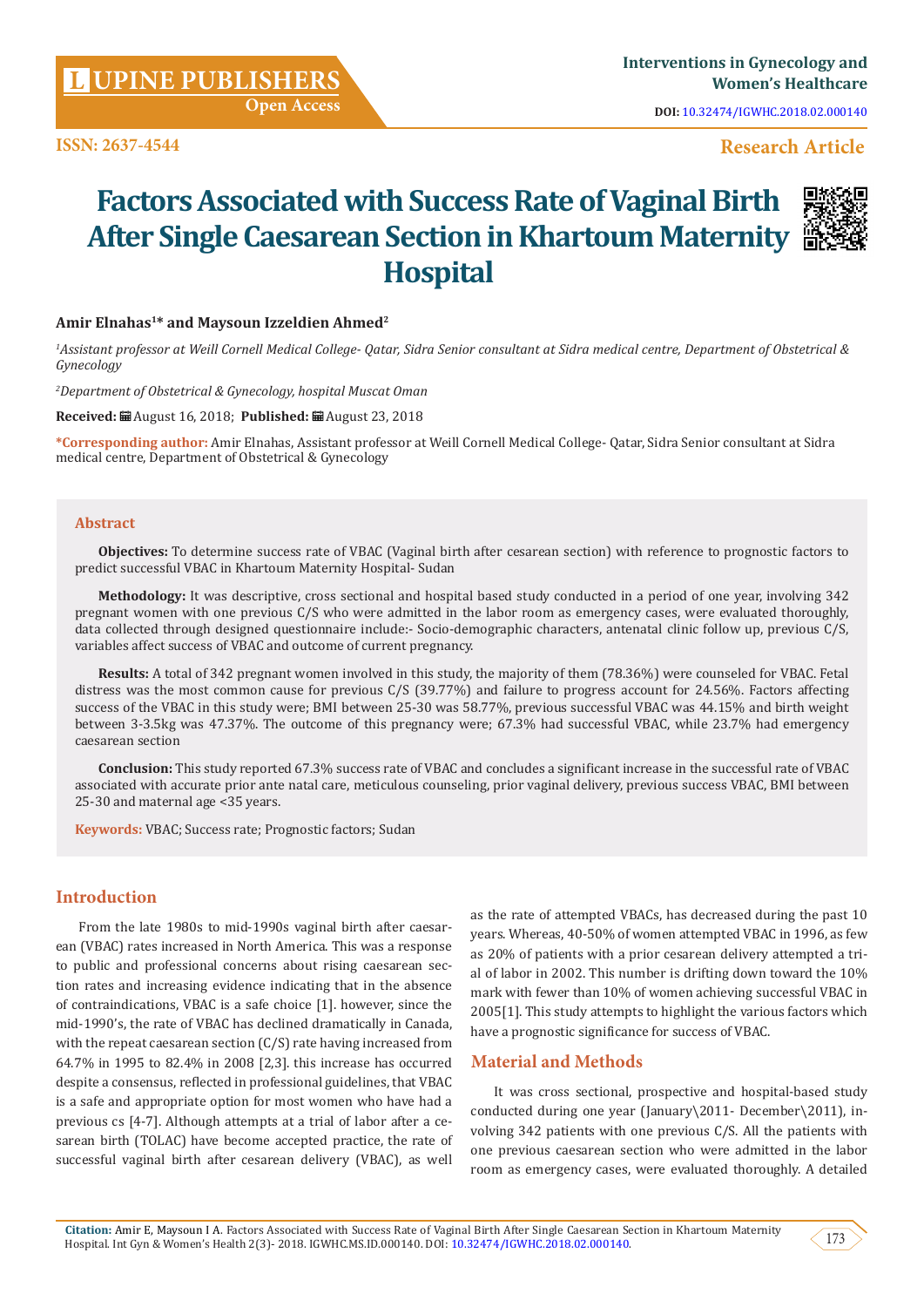history regarding the type of operation, indication, birth weight of infant, prior vaginal births, puerperal complications in previous deliveries etc., were obtained. The presentation, estimated birth weight of present infant, condition of scar and adequacy of pelvis was ascertained. Routine investigations like CBC, Rh group etc. was carried out. Ultrasonography was carried out in all the booked patients to know the maturity of fetus, placenta localization and to rule out anomalies. The patients were carefully selected for vaginal trial of labor based on the ACOG recommendations and were taught to recognize the basic signs and symptoms of labor as well as scar dehiscence. Statistical analysis was performed via SPSS software

(SPSS, Chicago, IL, USA). Continuous variables were compared using student's t test (for paired data) or Mann-Whitney U test for non-parametric data. For categorical data, comparison was done using Chi-square test (X2) or Fisher's Exact test when appropriate. A P value of <0.05 was considered statistically significant.

Ethical clearance and approval for conducting this research was obtained from the general manager of the hospital and informed written consent was obtained from every respondent who agreed to participate in the study. Of course, the respondents informed that the study is not associated with experimental or therapeutic intervention while information was collected from her.

## **Results**

**Table 1:** VBAC and demographic data with significance table and the p value among respondents.

|                            | <b>Variable</b>                                                 | <b>Success rate</b>                                                | <b>Failure rate</b>                                                | P value                                              |
|----------------------------|-----------------------------------------------------------------|--------------------------------------------------------------------|--------------------------------------------------------------------|------------------------------------------------------|
| Age                        | <20 years<br>$20-30$ years<br>31-40 years<br>>40 years<br>Total | 30 (08.8%)<br>115 (33.6%)<br>72 (21.1%)<br>13(03.8%)<br>230(67.3%) | 14 (04.1%)<br>40 (11.7%)<br>31 (09.1%)<br>27 (07.8%)<br>112(32.7%) | $002*$                                               |
| <b>Antenatal care</b>      | Regular<br>Irregular<br>No antenatal care<br>Total              | 112(32.7%)<br>103(30.1%)<br>15(04.5%)<br>230(67.3%)                | 39(11.4%)<br>36(10.5%)<br>37(10.8%)<br>112(32.7%)                  | $000*$                                               |
| Party                      | Para 2<br>$3 - 4$<br>Grand multiparty>5<br>Total                | 135(39.5%)<br>65(19.0%)<br>30(08.8%)<br>230(67.3%)                 | $62(18.1\%)$<br>39(11.4%)<br>11(03.2%)<br>112(32.7%)               | $0.03*$                                              |
| <b>Education level</b>     | Illiterates<br>Primary<br>Secondary<br>University<br>Total      | $05(01.5\%)$<br>35(10.2%)<br>172(50.3%)<br>18(05.3%)<br>230(67.3%) | $06(01.8\%)$<br>18(05.2%)<br>60(17.5%)<br>28(08.2%)<br>112(32.7%)  | 0.123                                                |
| Socioeconomic status       | Low<br>Moderate<br>High<br>Total                                | 129 (37.7%)<br>88(25.8%)<br>13 (03.8%)<br>230(67.3%)               | 50(14.6%)<br>42(12.3%)<br>20(05.8%)<br>112(32.7%)                  | $50(14.6\%)$<br>42(12.3%)<br>20(05.8%)<br>112(32.7%) |
| <b>Counseling for VBAC</b> | Yes<br>N <sub>0</sub><br>Total                                  | 221(64.6%)<br>09(02.7%)<br>230 (67.3%)                             | 47(13.7%)<br>65(19.0%)<br>112(32.7%)                               | $0.01*$                                              |

\*Statistically significant at 0.05 level

Table 1 The mean  $\pm$  SD of age was 25.7 + 3.1 years, 67.8% of women were secondary educated, almost half of them were in low socioeconomic status and majority of patients (88.0%) were paras between 2-4. Antenatal clinic follows up to 5 visits 151(44.15%),

more than 5 visits were 139(40.65%) and no follow were 52(15.2%). Counseled for VBAC in antenatal clinic were 268(78.36%) and not counseled were 74(21.64%) (Table 2).

| Table 2: VBAC and prognostic factors with significance table and the p value among respondents. |  |  |  |
|-------------------------------------------------------------------------------------------------|--|--|--|
|                                                                                                 |  |  |  |

| Variable                     |                                                                                            | Success rate                                                                     | <b>Failure rate</b>                                                                    | P value  |
|------------------------------|--------------------------------------------------------------------------------------------|----------------------------------------------------------------------------------|----------------------------------------------------------------------------------------|----------|
| Indication of previous C/S   | <b>FD</b><br>APH<br>Severe preeclampsia<br>Failure to progress<br>Malpresentation<br>Total | 106 (30.9%)<br>19 (05.6%)<br>39 (11.4%)<br>32(09.5%)<br>34(09.9%)<br>230 (67.3%) | $30(08.8\%)$<br>$12(03.5\%)$<br>16 (04.7%)<br>52 (15.2%)<br>$02(00.5\%)$<br>112(32.7%) | $.0.00*$ |
| <b>Previous success VBAC</b> | Yes<br>N <sub>0</sub><br>Total                                                             | 145(42.4%)<br>85(24.9%)<br>230 (67.3%)                                           | $06(01.8\%)$<br>106(30.9%)<br>112(32.7%)                                               | $000*$   |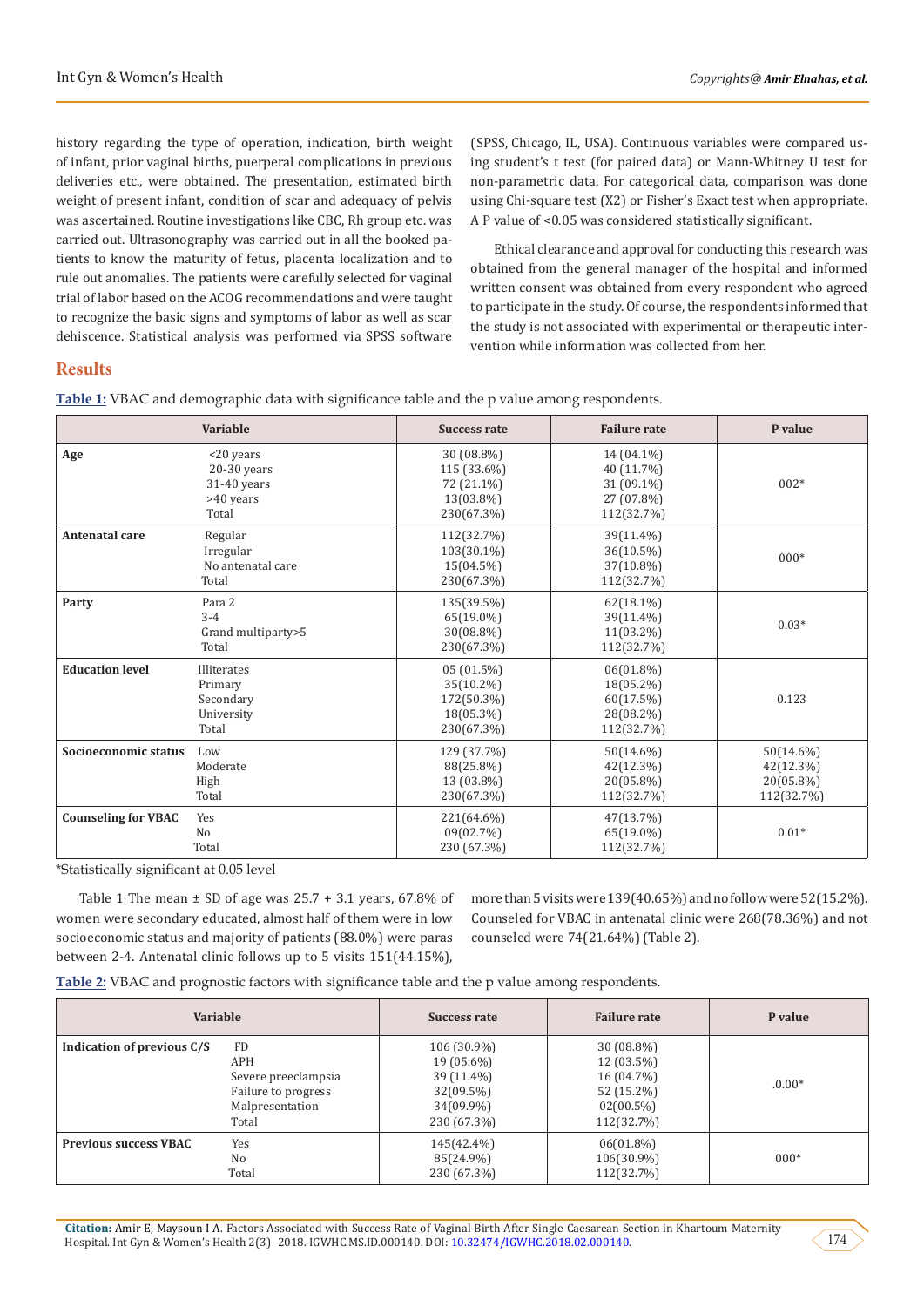| <b>BMI</b>               | <20<br>$20 - 25$<br>$26 - 30$<br>31-35<br>>35<br>Total                        | $09(02.6\%)$<br>45(13.2%)<br>162(47.4%)<br>08(02.3%)<br>$06(01.8\%)$<br>230 (67.3%) | $04(01.2\%)$<br>27(07.9%)<br>39(11.4%)<br>13(03.8%)<br>29 (08.4%)<br>112(32.7%)   | $0.00*$ |
|--------------------------|-------------------------------------------------------------------------------|-------------------------------------------------------------------------------------|-----------------------------------------------------------------------------------|---------|
| Type of previous C/S     | Emergency<br>Elective<br>Total                                                | 151(44.2%)<br>79(23.1%)<br>230(67.3%)                                               | 74(21.6%)<br>$38(11.1\%)$<br>112(32.7%)                                           | $0.02*$ |
| <b>Fetal weight</b>      | $<2.5$ kg<br>$2.5-3$ kg<br>$3.1 - 3.5$ kg<br>$3.6 - 4$ kg<br>$>4$ kg<br>Total | 33 (09.6%)<br>88(25.8%)<br>86 (25.2%)<br>20(05.9%)<br>$03(00.8\%)$<br>230(67.3%)    | $02(00.6\%)$<br>04(01.2%)<br>76(22.2%)<br>24(07.1%)<br>$06(01.6\%)$<br>112(32.7%) | $0.00*$ |
| <b>Fetal gender</b>      | Male<br>Female<br>Total                                                       | 92(26.9%)<br>138 (40.4%)<br>230(67.3%)                                              | 70(20.5%)<br>42 (12.2%)<br>112(32.7%)                                             | $0.02*$ |
| Inter pregnancy interval | $<$ 18 months<br>>18 months<br>Total                                          | 78 (22.8%) 152 (44.5%)<br>230(67.3%)                                                | 86(25.1%) 26 (07.6%)<br>112(32.7%)                                                | $0.02*$ |

\*Statistically significant at 0.05 level

Indication of the previous caesarean section were fetal distress 136(39.77%), APH 31(9.06%), severe preeclampsia 55(16.08%), failure to progress 84(24.56%) and mal presentation 36(10.53%). Caesarean section done emergency in 225(65.79%) and elective in 117(34.21%). The body mass index less than 20 was 13(3.81%) of women, between (20 - 25) 72(21.05%), between (25 - 30) 201(58.77%), between (30 - 35) 21(6.14%) and more than 35 35(10.23%). Previous successful VBAC in 151(44.15%) of women and no previous successful VBAC 191(55.85%). The study showed a significant correlation between successful rate of VBAC and following factors, accurate prior ante natal care, meticulous counseling, prior vaginal delivery, previous success VBAC, maternal age <35 years, increased parity, body mass index (25-30), birth weight less than 4kg, inter pregnancy interval >2 years, female fetus and non-recurrent indications, such as breech birth and APH.

## **Discussion**

Vaginal birth after cesarean section (VBAC) has been strongly advocated, resulting in a significant increase in attempted and successful vaginal births and a decreasing overall cesarean section rate. However, recently, some cautions have been raised surrounding complications such as uterine rupture or uterine dehiscence that may occur with VBAC and, as such, VBAC rates have declined. VBAC is becoming a standard of practice in all obstetrical institution around the globe, the success rate of trial of vaginal birth after one previous cesarean section have been reported to be 60-80%. In this study success rate of VBAC 67.3% which is comparable with previous studies and the globe standard [8,9]. The current study demonstrated that, there is significant decline in the success rate of VBAC with increase maternal age and revealed only 3.8% of women >40 years had success VBAC compared with 33.6% success rate among women age between 20-30 years. This finding is similar with studies done by Wing DA which was reported that after adjusting for confounding factors, women older than 40 years who have

had a prior cesarean delivery have an almost 3-fold higher risk for a failed trial of labor compared with women younger than 40 years. In one scoring system, women younger than 40 years were given an extra point as a predictor for successful VBAC [10]. Bujoldeta l4 also reported from their14year study covering 2493 women that maternal age at the time of TOL equal or greater than 35years old was associated with a lower rate of successful vaginal delivery (OR :0.73,95%CI: 0.56-0.94). While previous studies have evaluated pre-pregnancy weight and height to examine the effect on mode of delivery, all of which show that women in the morbidly obese range have a higher risk of failing a trial of labor [11]. Our study found low rates of success VBAC with increase maternal BMI the result of the present study found that only 1.8% success rate of VBAC for women more >35 BMI.

In one study of 510 women with a single C/S, women with prepregnancy BMI ≥ 30 were less likely to experience VBAC compared to women with a BMI of 20-25 (546/1000 vs. 705/1000). Women with BMI < 19.8 were most likely to experience a planned VBAC (850/1000). After controlling for other factors, including recurring indications for C/S, increasing BMI was significantly associated with a lower rate of vaginal birth [12]. The present study revealed higher likelihood of success VBAC among women who have had at least one success VBAC and prior vaginal delivery. Again, Our study match meta- analysis performed by Guise et al who concluded that women with prior VBAC were three to seven times more likely to have a VBAC for their current delivery, compared to women choosing VBAC who had not had a prior vaginal delivery [13].

Women with neonatal weights exceeding 3kg in our study had less chances of successful VBAC compared to those having neonatal weights<=3kg.Asimilar result was obtained by another study in which it was concluded that the chances of vaginal delivery decreased as the fetal weight exceeded 3.5kg(P<0.05)2. The indication of prior cesarean section was significantly associated with the success of current VBAC in our study. VBAC was maximally successful